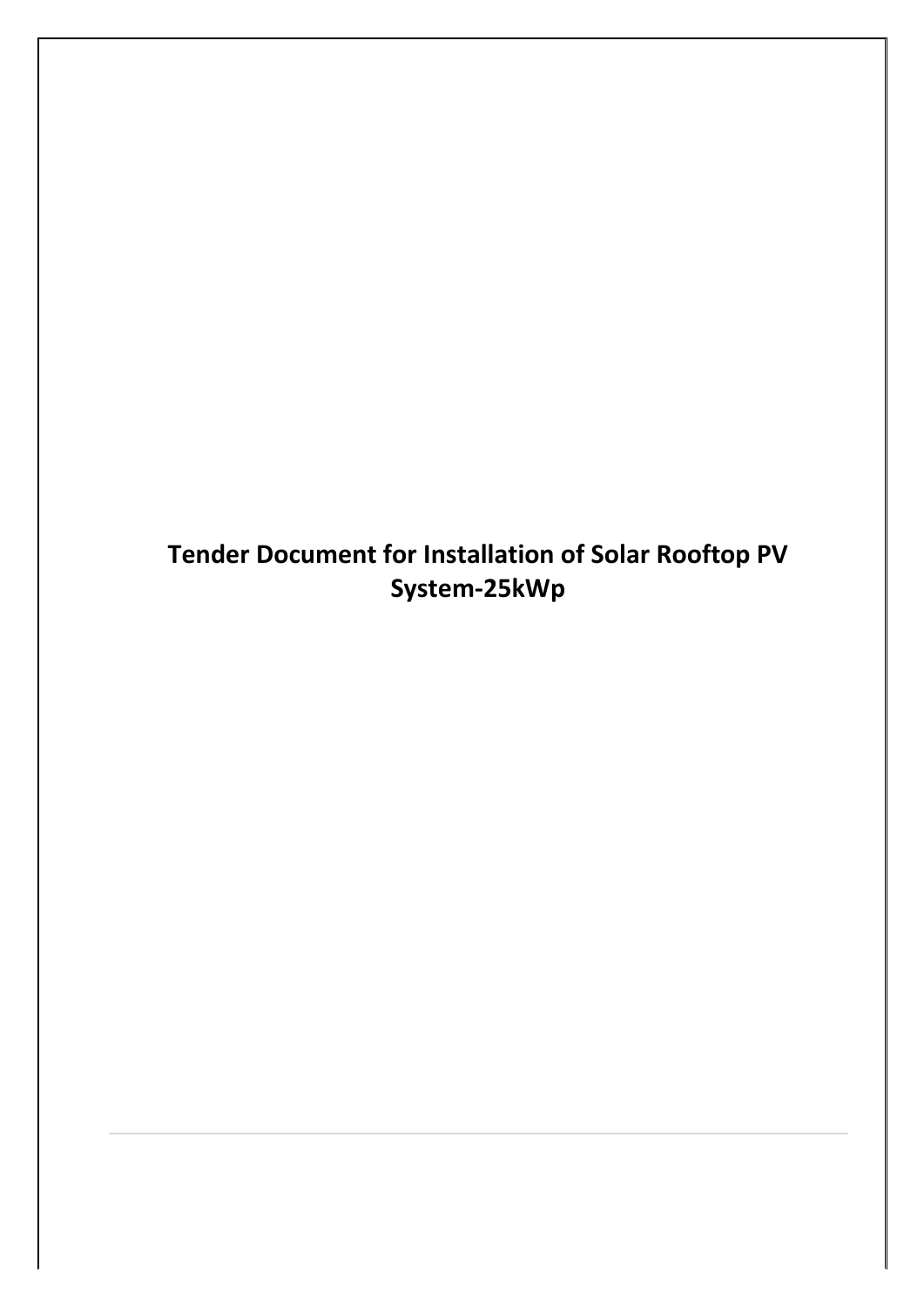# **Tender Document for Purchase of Solar Rooftop PV System-25kWp**

| TENDER NOTICE NO.        | : NUV/PROJECT/2022-23/01 dated 10 May 2022                                   |
|--------------------------|------------------------------------------------------------------------------|
| <b>DUE DATE</b>          | : 25/05/2022, 5.00 pm                                                        |
| DATE AND TIME OF OPENING | : 26/05/2022, 11.00 am                                                       |
| <b>NAME AND ADDRESS</b>  | : Registrar<br>Navrachana University<br>Vasna Bhayli Road<br>Vadodara 391410 |
| <b>TELEPHONE NUMBER</b>  | : +91-265-2617146                                                            |
| <b>E-MAIL ADDRESS</b>    | : purchase@nuv.ac.in                                                         |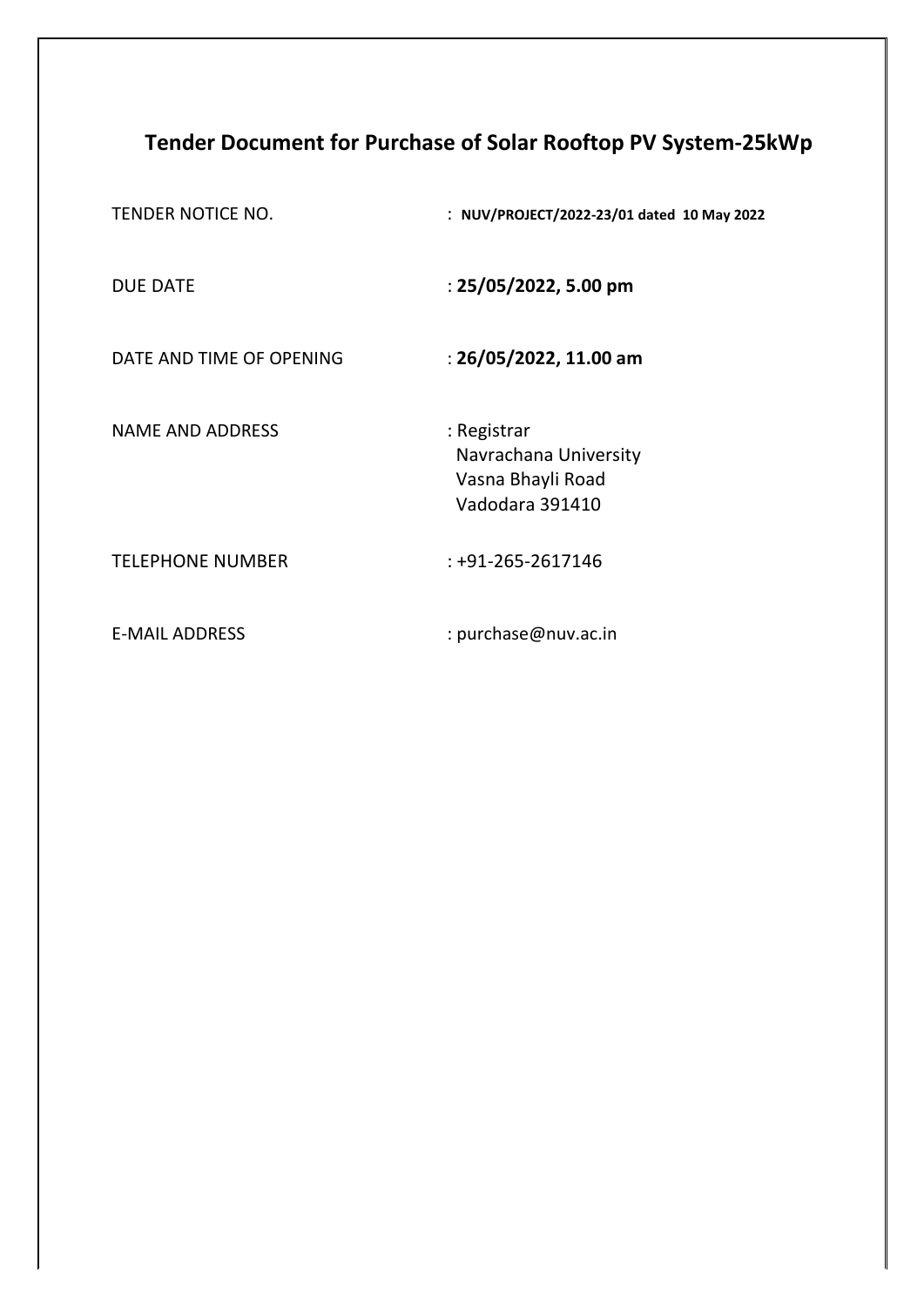## **Tender Document for purchase and Installation of Solar Rooftop PV System-25kWp**

## **Table of Contents**

## **SECTION – I**

1. Invitation for Bids

#### **SECTION – II**

- 1. Cost of Tender
- 2. Clarification of Tender Document
- 3. Amendment of Tender Document
- 4. Language of Bids
- 5. Documents comprising the Bids

#### **SECTION – III**

- 1. Technical Specifications of Requirements
- 2. Financial Bid

## **SECTION – IV**

1. General Terms and Conditions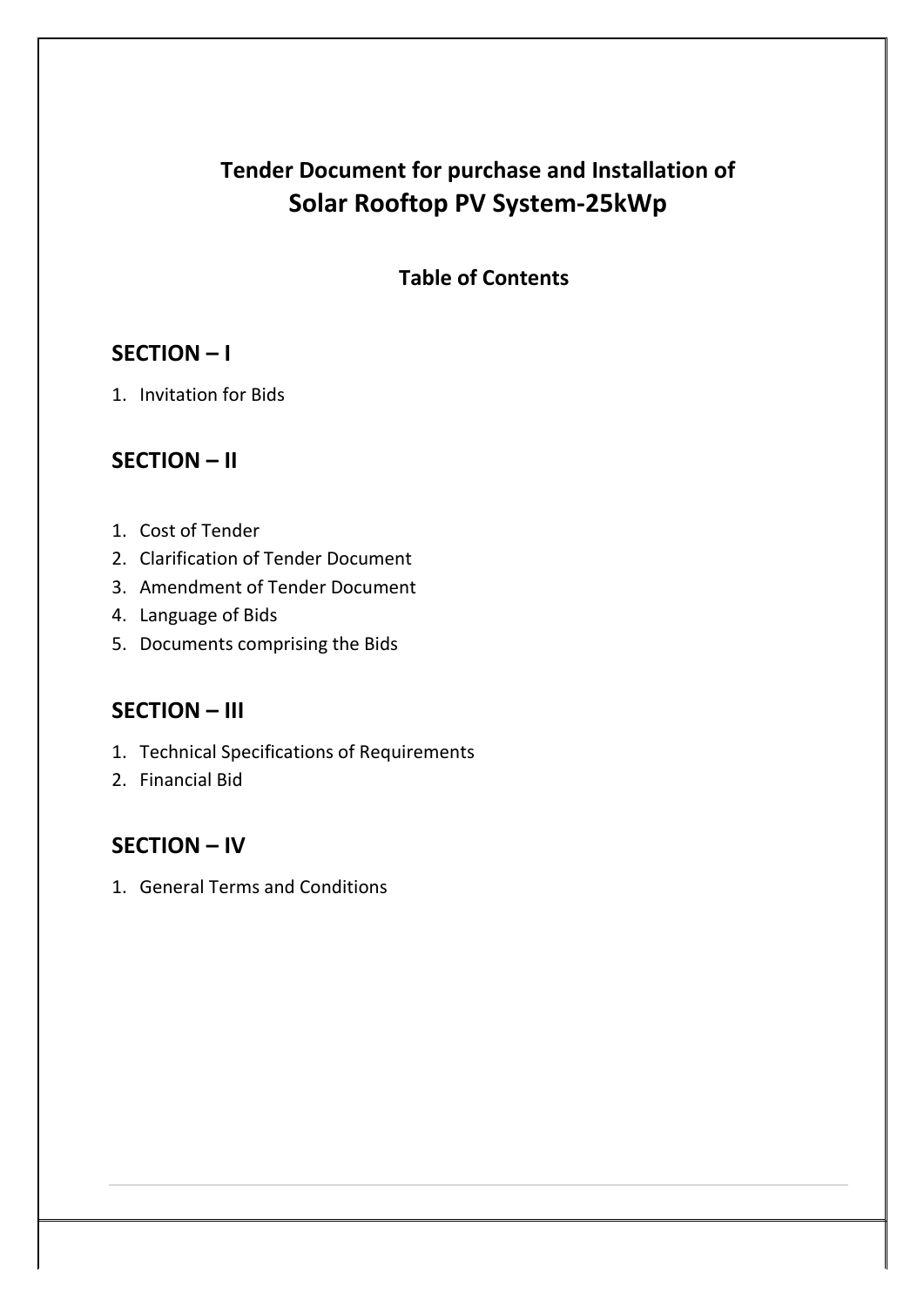## **SECTION – I**

#### **1. Invitation for Bids**

- 1.1 Navrachana University (NUV) proposes to procure Solar Rooftop PV System-25kW. NUV is looking for vendors who have experience in supplying installation, commissioning of the above with necessary cabling and other installation items.
- 1.2 Bidders are advised to study all technical and commercial aspects, instructions, terms and specifications carefully in the tender document. Failure to furnish all information required in the tender document or submission of a bid not substantially responsive to the tender document in every respect will be at the bidder's risk and may result in the rejection of the bid.
- 1.3 This tender document is not transferable.
- 1.4 The categories of items and quantity indicated in the tender Document are tentative. The Registrar NUV reserves the right to increase or decrease the quantity or delete some or all items depending on the needs of NUV without assigning any reasons.
- 1.5 The bidders should indicate the price including all taxes and other charges. No additional information will be entertained after due date. The Registrar may reject tenders if they do not carry such information separately and specifically quantitatively.
- 1.6 The bids should indicate that the rates are F.O.R NUV Vadodara.
- 1.7 The tender should clearly indicate the delivery period and validity period of the tender.
- 1.8 The tender should clearly indicate the availability of service and maintenance facilities at Vadodara for items quoted.
- 1.9 The bidders are required to quote for each item separately in terms of basic price and all other charges. Prices can be quoted in Indian currency or any hard currency.
- 1.10 The Tender must be submitted along with the copies of:
	- i) Registration details of distributor
	- ii) Authority from the distributor if quoted for by sales representatives
- 1.11 The Registrar, reserves the right to reject any or all tenders without assigning any reason whatsoever.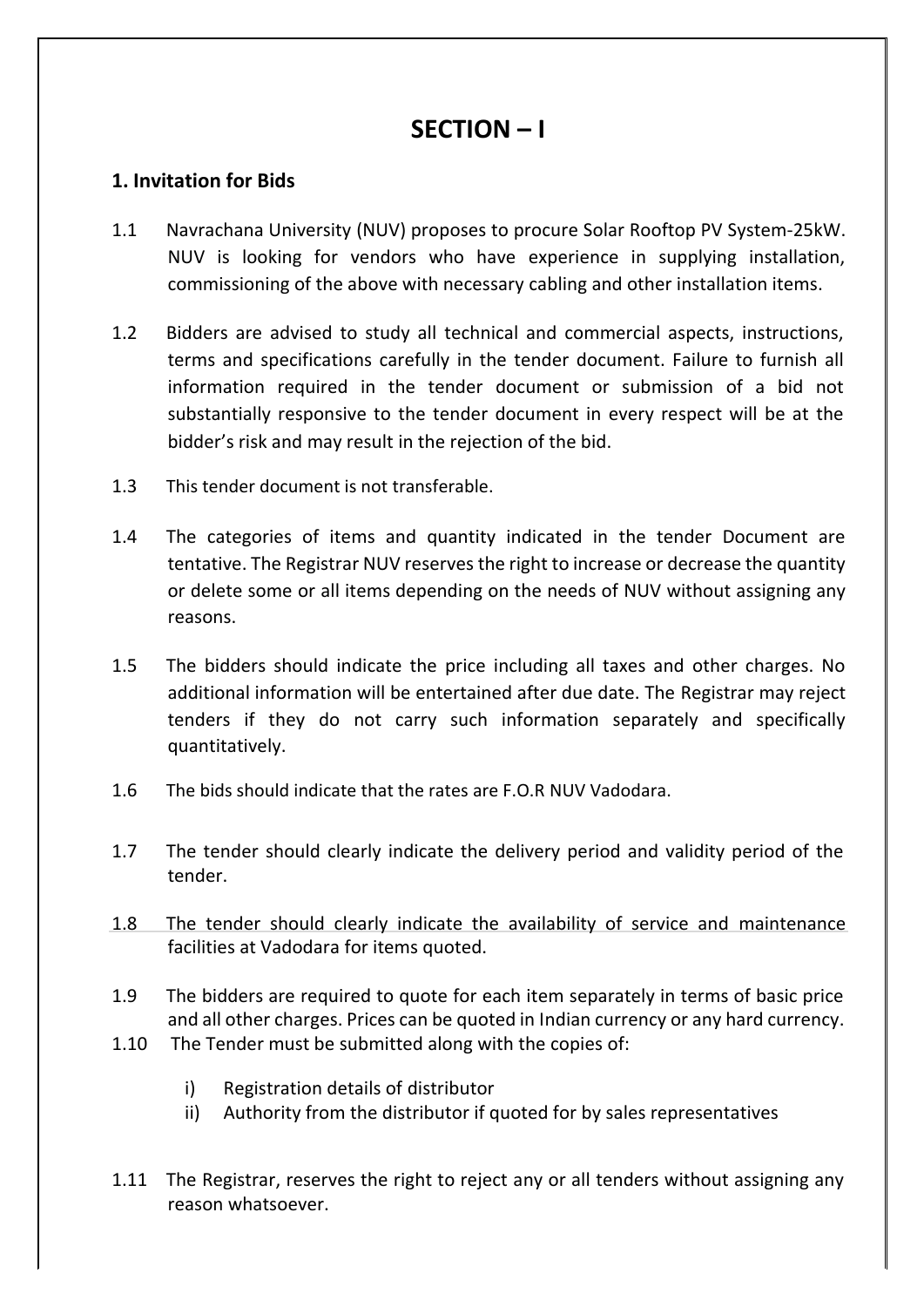- 1.12 The tenders will be opened on the date and the time indicated in the presence of bidders if any present on the occasion. If the date of opening is declared to be a holiday, the tenders will be opened on the next working day.
- 1.13 No advance payment or payment against proforma invoice will be made. Payment will be made after receipt, inspection, installation and testing.
- 1.14 All damaged or unapproved goods shall be returned at the risk and cost of the bidder and the incidental expenditure thereupon shall be recovered from the concerned party.
- 1.15 The offer/bid shall be unconditional.
- 1.16 Packing list must be put in all packages.
- 1.17 On acceptance of tender, the date of delivery should be strictly adhered to otherwise, the Registrar NUV, reserves the right not to accept the delivery in full or in part. The Registrar specifically and in case the order is not executed within the stipulated period, NUV will be at liberty to make purchase through other sources.
- 1.18 Payment of bill will be made through the RTGS on completion of the works. The decision to purchase each item is taken independent of other items quoted by the firm. It is not binding on NUV to purchase all the items quoted by any particular firm.
- 1.19 Schedule for Invitation to Tender
	- a) Email address at which the tender is to be submitted:

Email: purchase@nuv.ac.in **Kind Attention to: The Registrar Navrachana University Vasna Bhayli Road, Vadodara** Phone: +91 265 3020146

- b) Latest time and date for receipt of Tender: **25/05/2022, 5.00 pm**
- c) Place, Time and Date of opening of Technical bids:

Place : **Navrachana, University Campus Vadodara**

d) Time & Date : **26/05/2022 at 11.00 am.**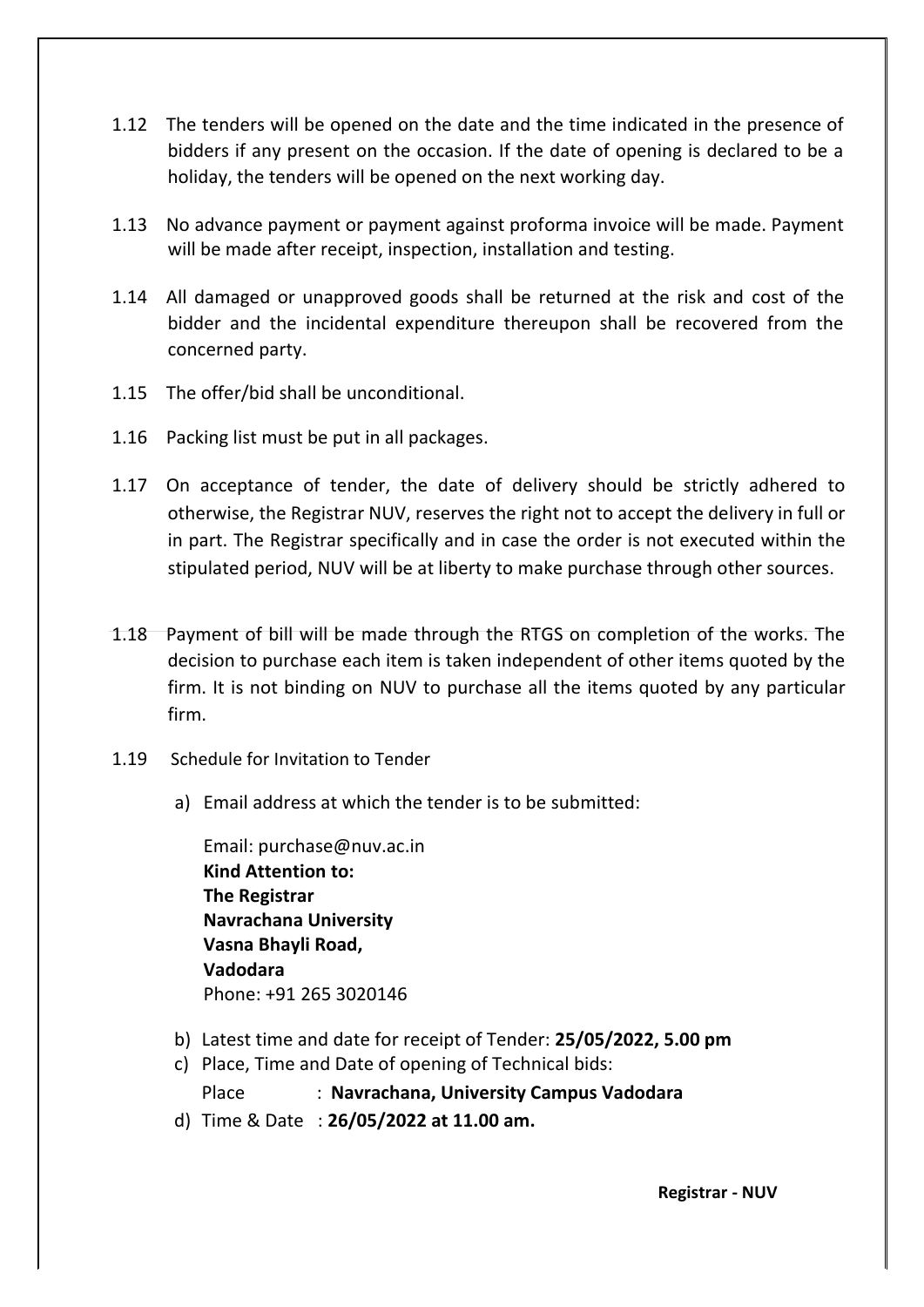## **SECTION – II**

#### **1 Cost of Tender**

The bidder shall bear all costs associated with the preparation and submission of its bid, including the cost of presentation for the purpose of clarification of the bid, if so desired by the client and client will in no case be responsible or liable for those costs, regardless of the conduct, or outcome of the Tendering Process.

#### **2 Clarification of Tender Document**

A prospective bidder requiring any clarification of the tender document may notify NUV in writing at the NUV's mailing address. NUV may respond in writing to any request for clarification of the tender document, received not later than 03 working days prior to the last date for the receipt of the bids prescribed by the client. In case of any further clarification on any of the points in the tender, if required, a meeting can be held. However, NUV reserves the right not to respond to any query or provide any clarification, in its sole discretion, and nothing in this clause shall be construed, taken, or read as compelling or requiring NUV to respond to any query or to provide any clarification.

#### **3 Amendment of Tender Document**

- 3.1 At any time prior to the last date for receipt of bids, the client may for any reason, whether at its own initiative or in response to a clarification request by the prospective bidder, modify the tender document by an amendment.
- 3.2 The amendment will be notified in writing or E-mail to all prospective Tenders who have received the tender document and will be binding on them.
- 3.3 In order to afford prospective bidders reasonable time in which to take the amendment into the account in preparing their bids, the Client may, at its discretion, extend the last date for the receipt of the Bids.

#### **4. Language of Bids**

The bids prepared by the bidder and all correspondence and documents relating to the bids exchanged buy the bidder and the client, shall be written in English language, provided that any printed literature furnished by the bidder may be written in another so as long accompanied by an English translation in which case, for purposes of interpretation of the bid, the English translation shall govern.

#### **5. Document Comprising the Bids**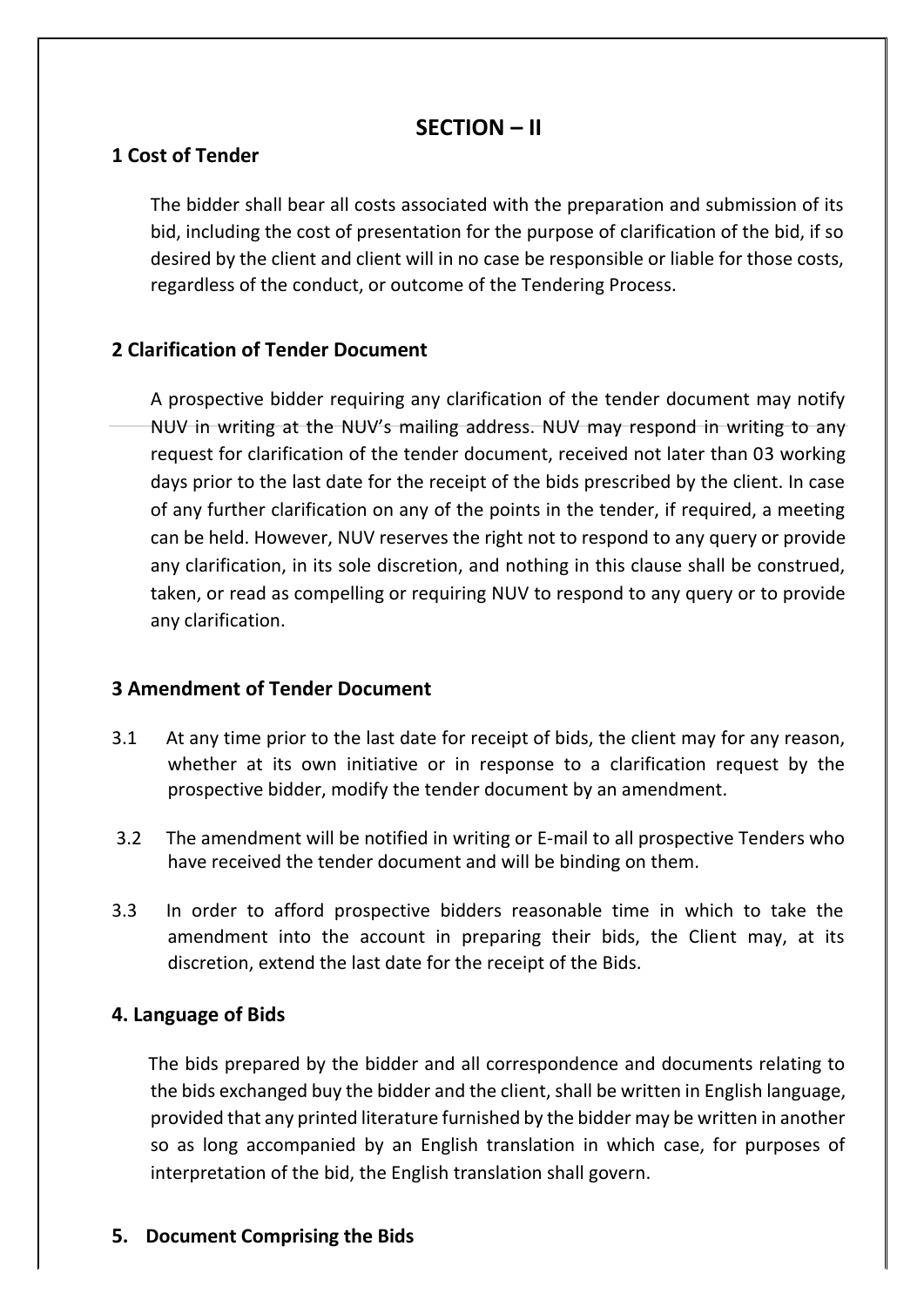5.1 The Bids prepared by the bidders shall comprise of the following components:-

a) **Technical bid Format** shall consist of the following:-

- i) Technical bid furnished as per the format for technical (**Technical bid Format (Annexure-I of Section III** )
- ii) Technical literature for each product/service, covering full technical specifications.
- iii) Certificate of Incorporation/ Registration
- iv) PAN No. of the company/Firm, TIN No (As applicable): self-attested copies to be attached
- v) Proof of GST Registration Number (Self attested copies to be attached).
- vi) Proof of authorization of dealership/Partnership issued by the respective OEM.

vii) Product profile of the company.

viii)Audited balance Sheet and Profit and loss account for the last 3 years.

- b) **Commercial bid** consisting of the following:
	- i) Bid prices duly filled signed and complete as per the format (**Financial bid Format (Annexure-II of Section III)** Maximum discount as could be offered should be mentioned.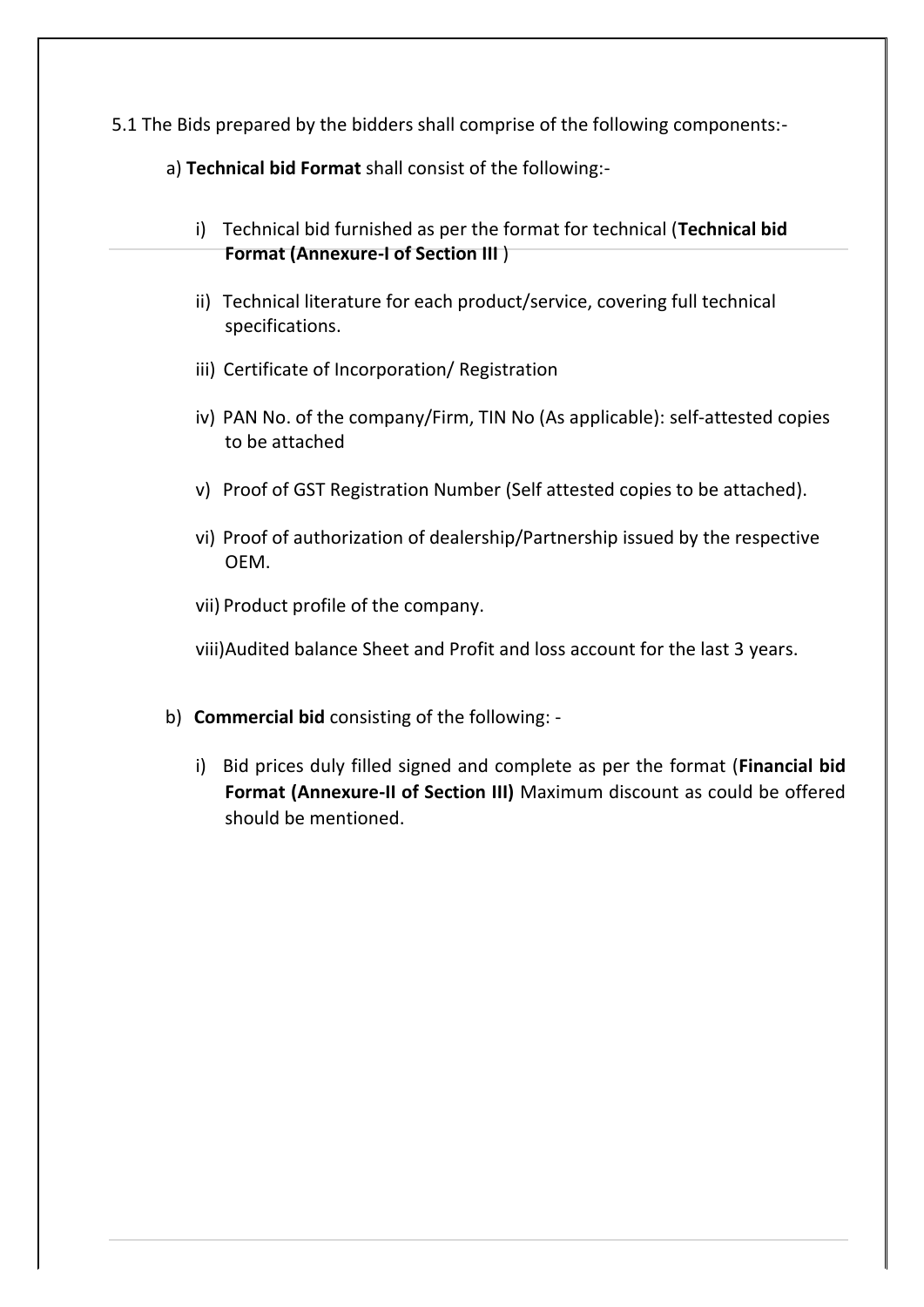## **SECTION - III**

#### **Annexure I**

#### **Technical Bid Format**

| Sr.<br>No. | <b>Item</b>                                                         | <b>Technical Specification</b>                                                                                                                                                                                                                                                                    | Quantity |
|------------|---------------------------------------------------------------------|---------------------------------------------------------------------------------------------------------------------------------------------------------------------------------------------------------------------------------------------------------------------------------------------------|----------|
| 1.         | 25 kWp Solar Rooftop<br><b>Project Under GUVNL</b><br><b>Scheme</b> | <b>Solar PV Modules (Make: Adani)</b><br><b>Grid Tied String Inverter (Make: Growatt)</b><br><b>Module Mounting Structure (Size and Material</b><br>use)<br>Junction Boxes Make - Eaton / schneider /<br>DC & AC Cables (Make: Polycab)<br><b>Earthing &amp; Lighting Protection</b><br>Any other | One      |

#### **Technical Terms and Conditions**

- 1) The person signing the Tender shall be deemed that he has the authority to sign the Tender on behalf of the said company.
- 2) Proof of Income Tax, Sales Tax, Service Tax and VAT Registration Number (As applicable; Self attested copies to be attached.
- 3) The Vendor shall be Original Equipment Manufacturer (OEM) or the authorized Partners/ Dealer. Proof of the above shall be submitted in the form authorization of dealership/Partnership issued by the respective OEM.
- 4) The vendor should have a local presence fully functional service/support center in and around Vadodara with minimum qualified support staff to provide quality service support. Undertaking mentioning office address and the number of Employees with qualification to be enclosed.
- 5) The vendor should have successfully supplied and installed Hardware amounting to Rs. 25 lakhs to at least one customer in last 2 Years. The company has to provide Proof of satisfactory completion and the Purchase Order.
- 6) The company/firm should be in existence and should have been in operation for a period of 2 years.
- 8) PAN No. of the company/Firm, TIN No (As applicable): self-attested copies to be attached.
- 9) The bidder should not have any of their contracts terminated or blacklisted in the last three years by any University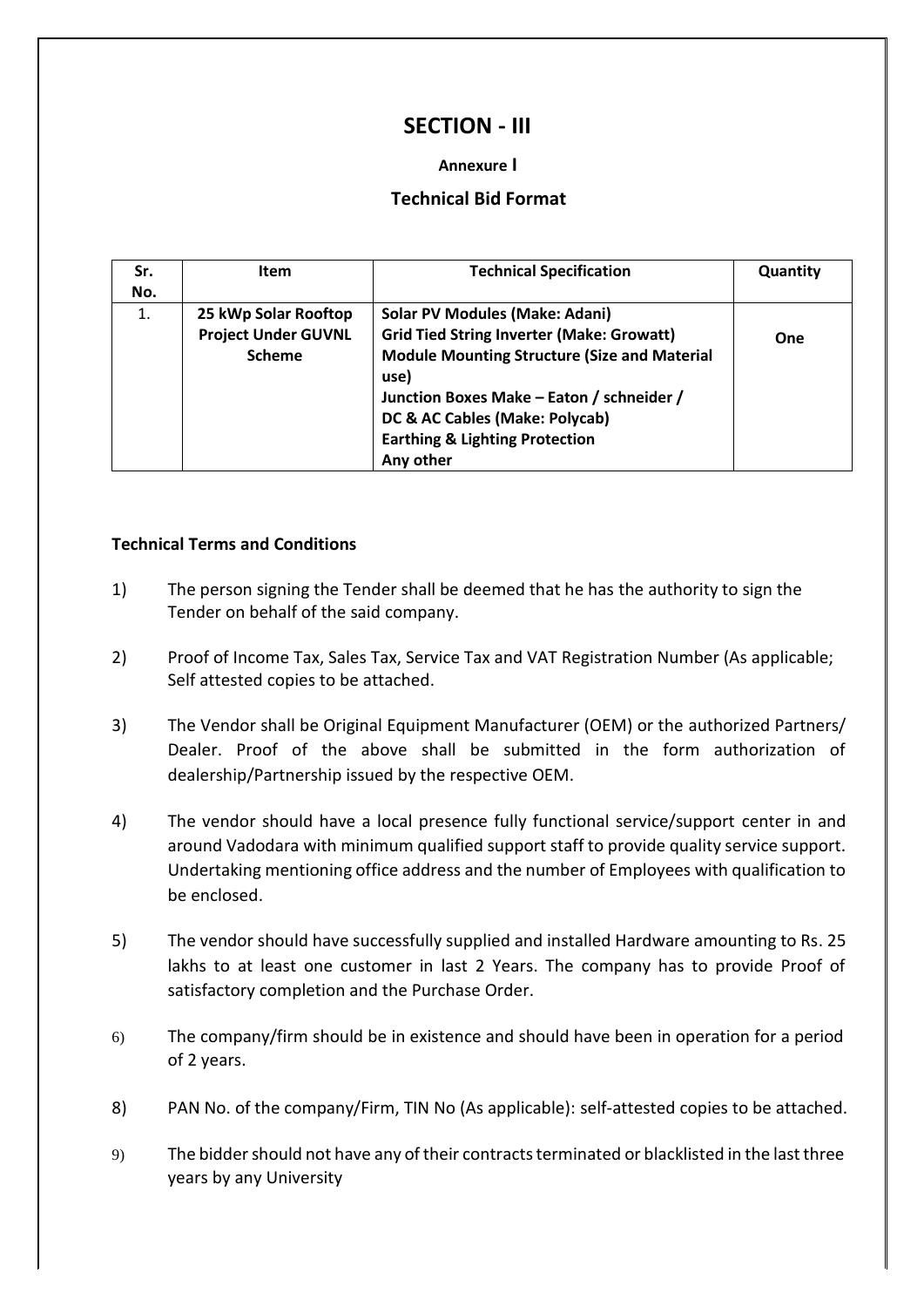## **SECTION - III**

#### **Annexure II**

#### **Financial Bid Format**

| S.<br>$\mathsf{No}$ | Item | <b>Technical Configuration</b> | Make/Brand<br>Name.<br>(Mandatory) | Quantity | Unit<br>Price | <b>Total</b><br>Price |
|---------------------|------|--------------------------------|------------------------------------|----------|---------------|-----------------------|
| $\mathbf{1}$        |      |                                |                                    |          |               |                       |
|                     |      |                                |                                    |          |               |                       |
|                     |      |                                |                                    |          |               |                       |
|                     |      |                                |                                    |          |               |                       |
|                     |      |                                |                                    |          |               |                       |
|                     |      |                                |                                    |          |               |                       |
|                     |      |                                |                                    |          |               |                       |
| $\overline{2}$      |      |                                |                                    |          |               |                       |
|                     |      |                                |                                    |          |               |                       |
|                     |      |                                |                                    |          |               |                       |
|                     |      |                                |                                    |          |               |                       |
|                     |      |                                |                                    |          |               |                       |
|                     |      |                                |                                    |          |               |                       |

**TOTAL AMT**

\_\_\_\_\_\_\_\_\_\_\_\_\_\_\_\_\_\_\_\_\_\_\_\_\_

**Total Amount in words (Rupees \_\_\_\_\_\_\_\_\_\_\_\_\_\_)**

This offer/quote/bid is unconditional.

(Name of the bidder)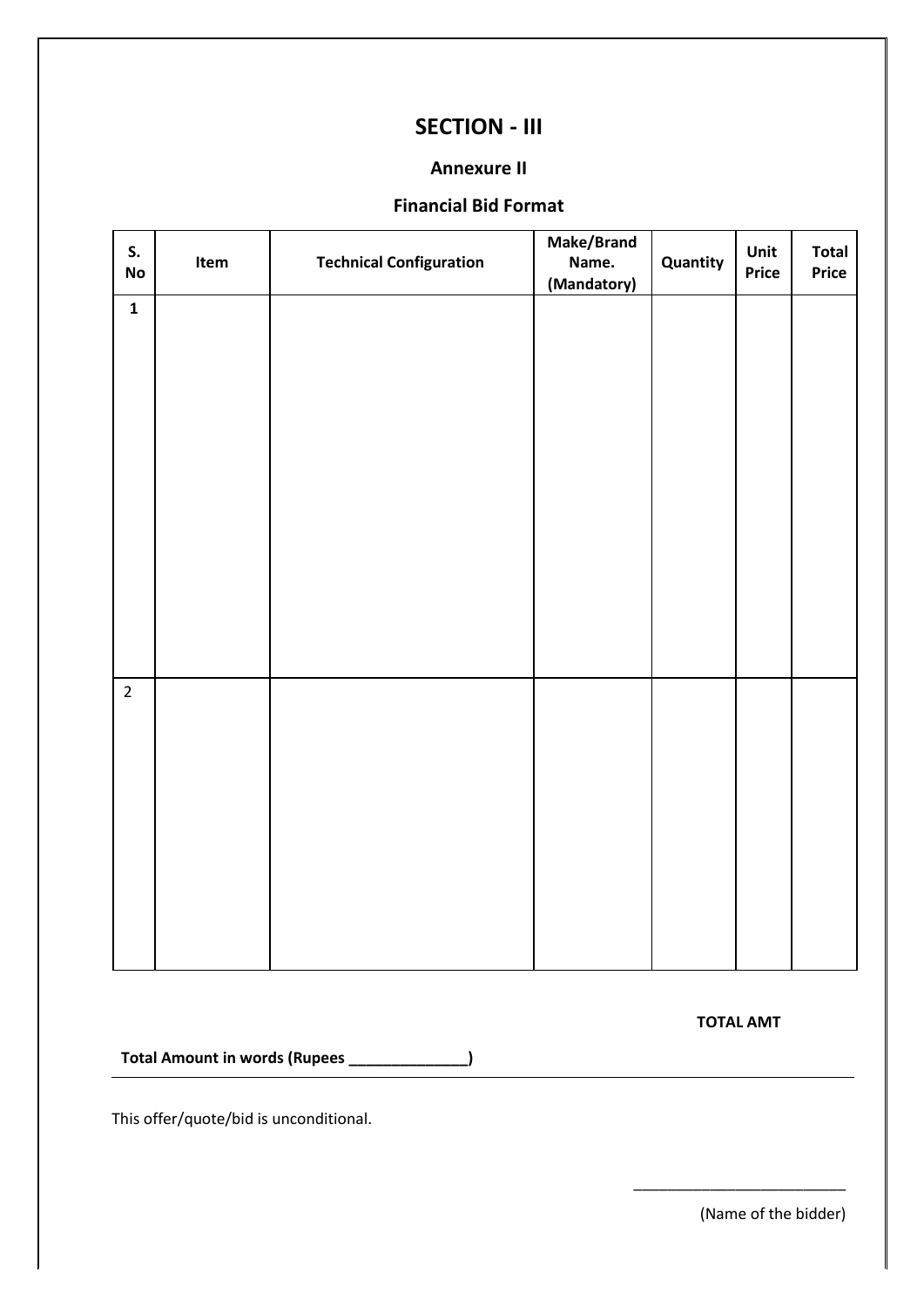#### **Financial Terms and conditions**

- 1. The rates should be quoted in figures, on the Financial Bid Format duly signed and stamped by the authorized person.
- 2. Unit rates mentioned above are inclusive of all taxes, FOR destination and installation charges and all other charges. No charges of whatsoever nature would be paid additional to the cost mentioned above.
- 3. Registrar NUV reserves the right to alter the quantity of the IT equipment.